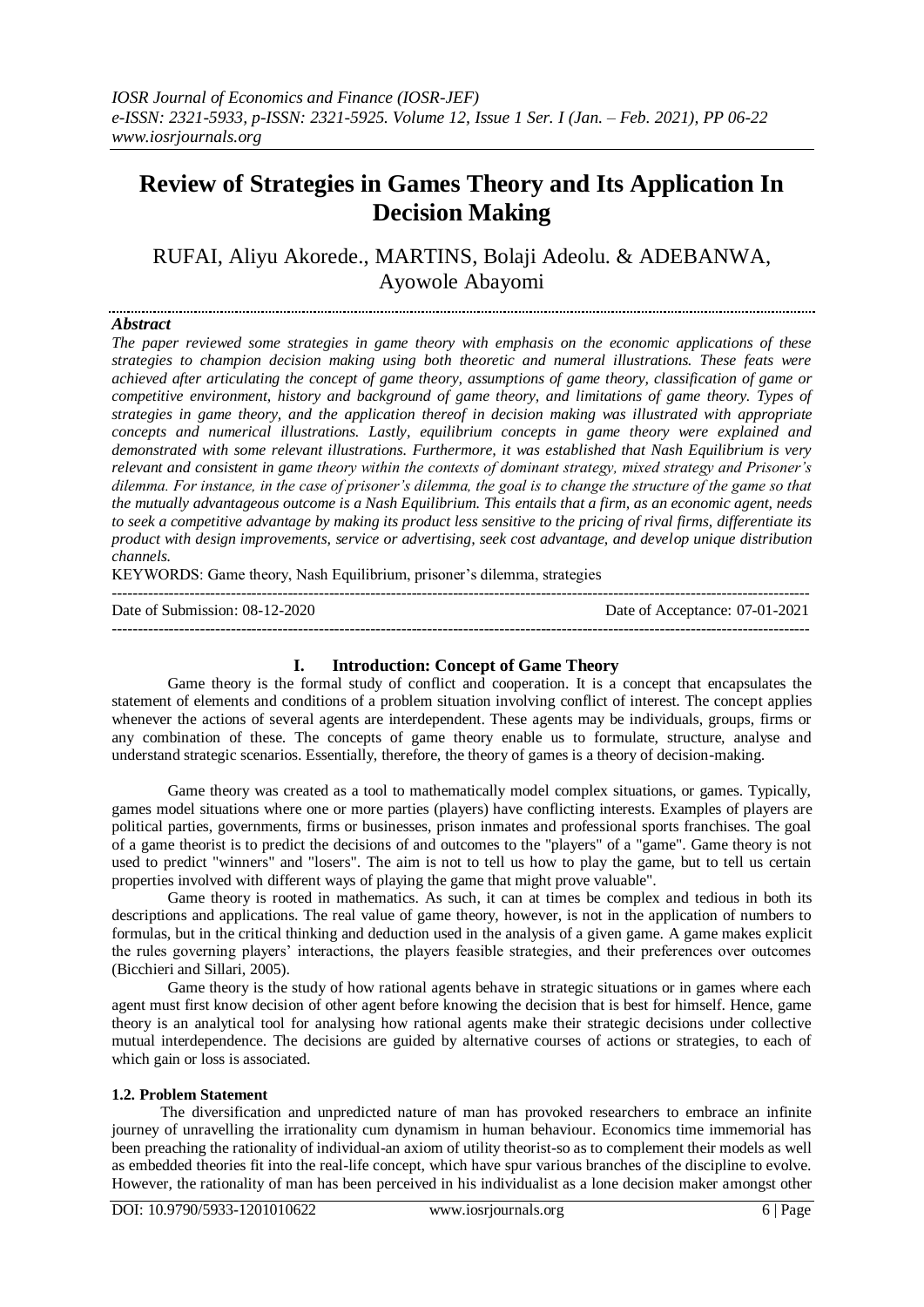alternative of his choice bidden, without recourse to when two or more of his fellows are engaged in attaining same feat in a competitive or win-win scenario. Questions of how do households, firms and government make decision has been considered primary focus of economics but lip staking inquiry emerge on how firms in an industry collide or otherwise to control price or quantity of the industry's commodity, how two individuals in a household rationalize their thought to have the highest share of a feat in order to be regarded and emerge superior over his opponent , how a nation's government will control the economies of others using their weakness in currency, resources and manpower to override them? These and more gave birth to the thought of rationalizing not to only for personification, but also to be better-off aftermath the choice become the dominant over the set of the dominated inferiors.

Following the stated above questions, the St. Petersburg paradox, serve as the eye opener for economist to think out of the box not only in solving individual rationality, but further to this to create means of rationality between individual, firms and government in making choices. The incident in Russian was later developed to game theory where different strategies/ approaches were fashioned out to tackle, likewise address dilemma met by various economic agents when faced in deciding the better option that will make them better-off both in reward and punishment as the case may dictate.

# **1.3 Assumptions of Game Theory**

The following are some of the assumptions of Game Theory:

1. There are finite number of competitors (or players or agents)  $P = \{1,2,3,..., n\}$ ,  $\{P1, \ldots, Pn\}$ .  ${P1}$  ……..

2. The players are rational. That is, every player strives to maximise gains and minimise losses  ${U1,...,Un}$ .

3. Each player has finite number of possible courses of action (i.e., strategies) {S1 ,…,Sn}.

4. The choices are assumed to be made simultaneously, so that no player knows his opponent's choice until he has decided his own course of action.

5. There is a fixed and predetermined pay-off associated with each course of action.

6. Each agent/player knows the rule of the game.

7. A game can be characterised in a pay-off matrix or decision three.

# **1.4. Classification of Game or Competitive Environment**

Game or competitive environment is one that is characterised by conflict of interest. Game environment has two major classifications, namely:

# **1. Two-Person Game**

This is a competitive environment consisting of two players (opponents). The two-person-game can be zero-sum or non-zero sum. It is zero-sum if the sum of the returns to the players is zero. That is, one player's gain equals the other player's loss. It is non-zero sum if the sum of the returns to the players or participants is not zero. That is, one player's gain is not equal to the other player's loss. Winning in a two-person game is achieved either as a pure or strictly determined strategy or mixed strategy.

Examples of environment that typifies two-person game are:

(a) Duopolistic market structure; and

(b) Bargaining between the Academic Staff Union of Universities (ASUU) in Nigeria, on the one hand, and the Federal Government of Nigeria (FGN), on the other hand.

# **2. N-Person Game**

This is a competitive environment consisting of three or more opponents or participants. N-person competitive environment is more realistic than two-person competitive environment, especially in practical real-life situations such as:

- (a) Economics of incentives like the area of public finance;
- (b) Multilateral trade relations among Nigeria and her trading partners;
- (c) Business strategic interactions.

# **1.5. History and Background of Game Theory**

The earliest example of a formal game-theoretic analysis is the study of a duopoly by Antoine Cournot in 1838. In 1921, the mathematician, Emile Borel suggested a formal theory of games. His suggestion was further advanced in 1928 by another mathematician, John von Neumann, based on what he called "*Theory of Parlour Games*".

Eventually, game theory became established and recognised in 1944 after the publication, *Theory of Games and Economic Behaviour*, by John von Neumann (a mathematician) and Oskar Morgenstern (an economist). The book provided much of the basic terminology and problem setup that are still in use today.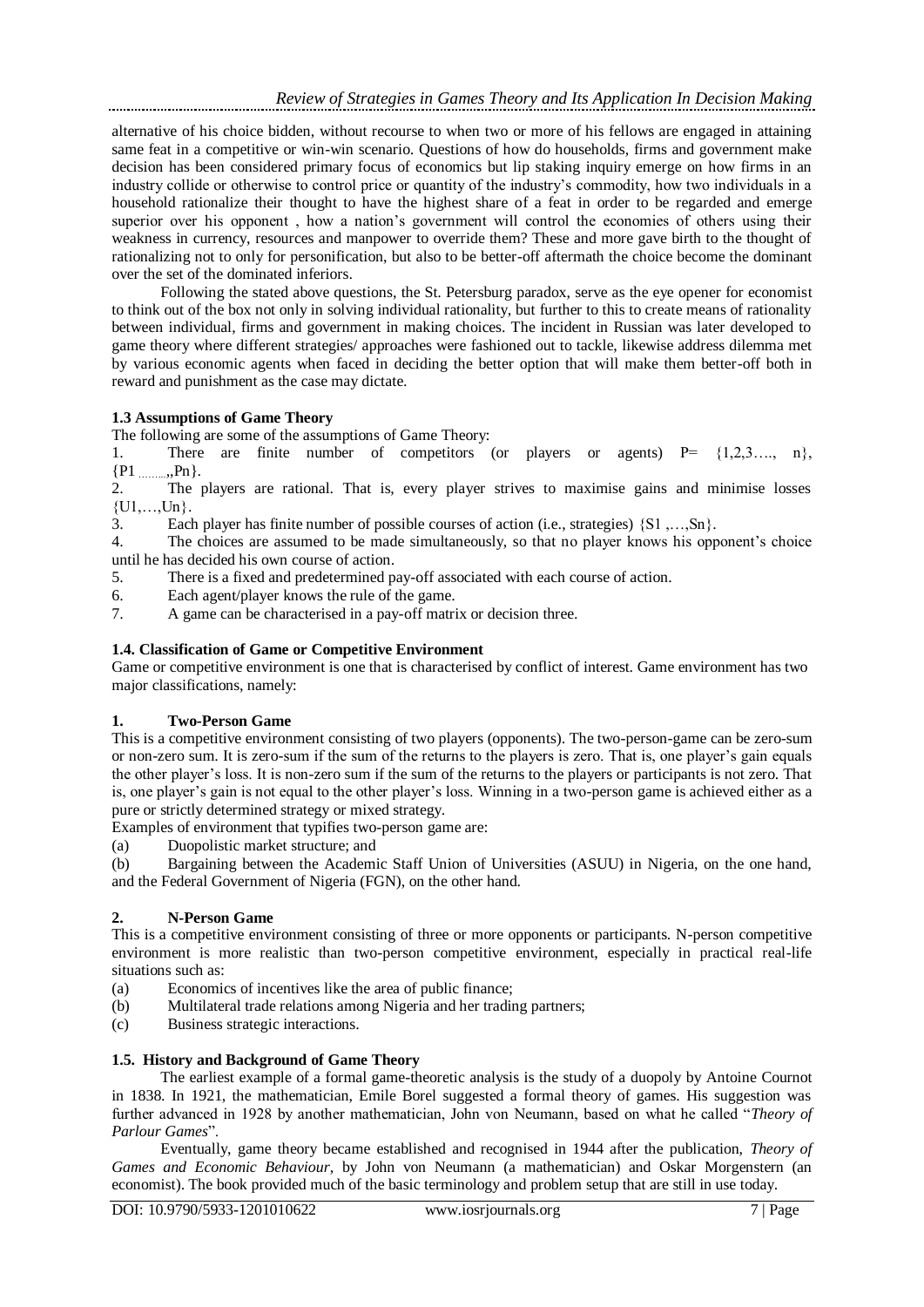In 1950, John Nash demonstrated that finite games always have an equilibrium point, at which all players choose actions which are best for them given their opponents choices. This could be referred to as noncooperative game, which since then has been a focal point of analysis. In 1950s and 1960s, game theory was broadened theoretically and applied to problems of war and politics. Since the 1970s, it has gained momentum in economic theory. It has also found applications in sociology and psychology, and has had established links with evolution and biology.

However, game theory received special attention in 1994 with the awarding of the Nobel Prize in economics to the game theorists John F. Nash, John C. Harsanyi and Reinhard Selten. At the end of the 1990s, a high-profile application of game theory has been the design of auctions. Prominent game theorists have been involved in the design of auctions for allocating rights to the use of bands of the electromagnetic spectrum to the mobile telecommunications industry. Most of these auctions were designed with the goal of allocating these resources more efficiently than traditional governmental practices, and additionally raised billions of dollars in the United States and Europe.

## **1.6. Limitations of Game Theory**

Game following are some of the circumstances that constitute limitations to the application of Game Theory:

1. The circumstances under which strategic decisions are made is hardly appropriately depicted by a twoperson environment. In most cases, the government or society, at least, is always a third or fourth party or relevant entity that must be considered in any strategic decision-making situation.

2. Strategic decision environment is hardly ever characterised by zero-sum. That is, many situations, each of the players or participants may gain directly or indirectly. For instance, if Nigeria hosts a global competitive sporting event like but does not win any medal; the country must have gained some other economic considerations such as product sales and increased revenue from hotel accommodations and allied services.

3. Players or participants do not necessarily have to simultaneously decide on courses of strategic actions. For example, in a duopolistic market structure there is a reaction function - price leader and price follower. Also, the ASUU may decide to extend its industrial strike action from warning strike to indefinite strike as a reaction to the strategy of the Federal Government of Nigeria in the negotiation process.

4. In real life strategic decision situation, it may be unrealistic to determine the precise pay-off or return associated to a game strategy in monetary terms.

# **II. Literature Review**

# **2.1. Cooperative and Non-Cooperative Games**

Cooperative game theory provides analytical tools to study the behaviour of rational players when they cooperate. The main focus of cooperative games describes the formation of cooperating groups of players that can strengthen the players' positions in a game. Lim (1999) views cooperative game theory concepts as sets of payoff combinations that satisfy both individual and group rationality. A typical example of how cooperative game theory can be applied naturally is situations arising in political science or international relations, where concepts like power are most important (Turocy & Von Stengel, 2001)

On the other hand, Non-cooperative game theory focuses on strategic choices resulting from interaction among competing players, each player selects its strategy independently for improving its own utility (Lim, 1999). Turocy & Von Stengel (2001) suggested that non-cooperative game theory specifically means, this branch of game theory explicitly represent the process in which players make choices out of their own interest. Turocy & Von Stengel (2001) further suggested that in the model of non-cooperative game theory the details of the ordering and timing of players' choices are crucial in determining the outcome of a game. Several concepts such as the Nash equilibrium exist for solving non-cooperative games. Lim (1999) suggested that the Nash equilibrium concept may be applied to games in both normal and strategic form, and provides a solution where each player maximises his payoff given the other players' strategies.

# **2.2. Dominance**

Turocy & Von Stengel (2001) argues that since all players are assumed to be rational in game theory, they make choices which result in the outcome they prefer most, given what their opponents do. Both players are said to have dominant strategies. Kelly (2003.) explained dominant strategy as the best choice for a player for every possible choice by the other player. A dominant strategy has payoffs such that, regardless of the choices of other players, no other strategy would result in a higher payoff. Dominance is explained by the use of Prisoner's Dilemma that was first introduced by Tucker in 1950. Kelly (2003) further argued that this game captures the key tensions between individual and collective actions and the outcomes which are the consequence of these actions.

Davis (1997) explained dominance using an example called the Prisoner's Dilemma, where 'Two men are suspected of committing a crime together are arrested and placed in separate cells by the police. There is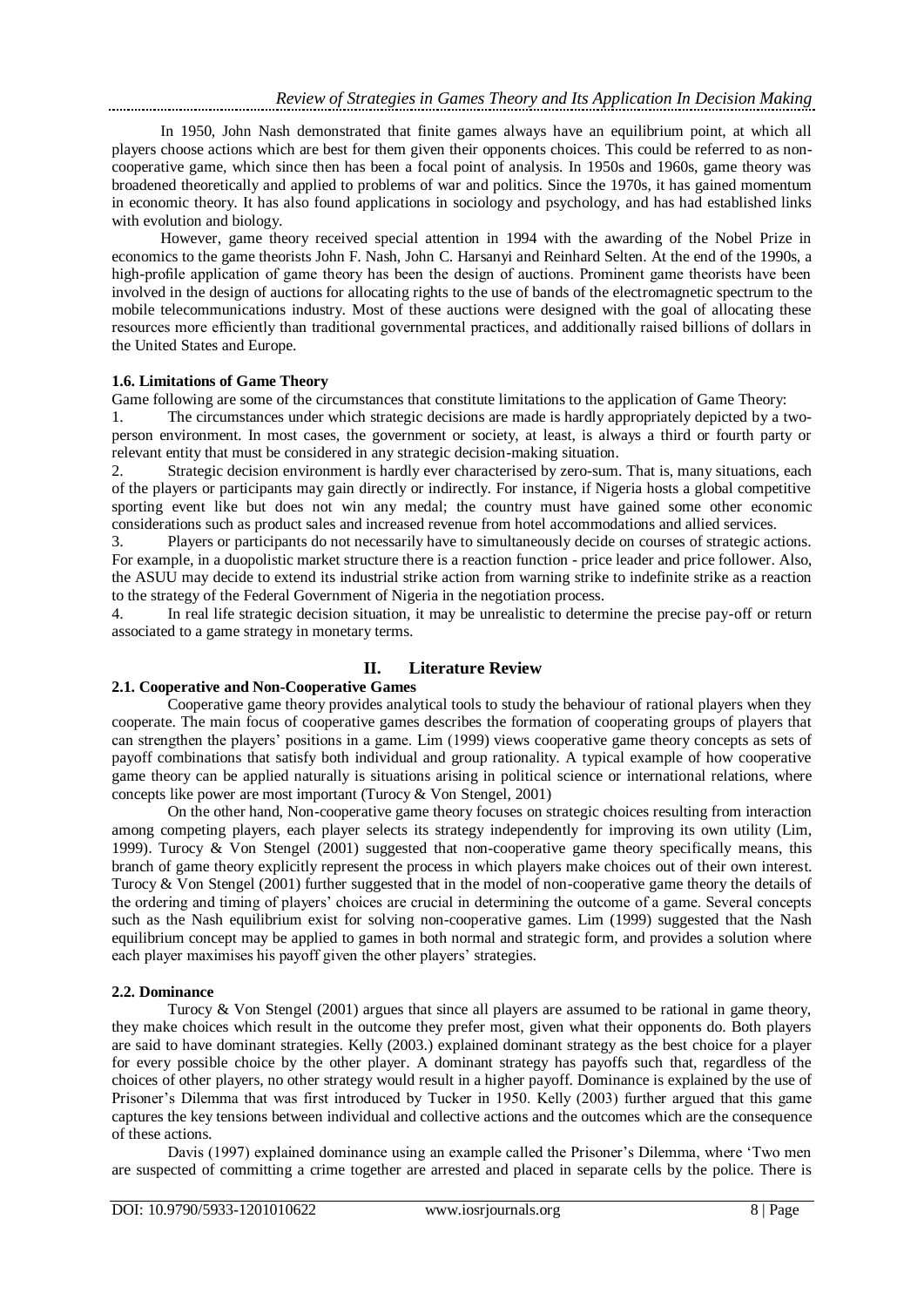enough evidence to convict each of them of a minor offense, but not enough evidence to convict both of them of the major crime unless one of them acts as an informer against the other. Each suspect may either confess or remain silent, and each one knows the possible consequences of his action.' Davis (1997) further presented that they were both told that if they both confess; they both go to jail for five years. If they both do not confess then both go to jail for a year, but if only one of them confesses then the other goes to jail for twenty years while the confessor walks out free.

Avinash & Nalebuff (1991) also used the Prisoner's Dilemma to illustrate dominance of the game. Two suspected felons are caught by the police, and interrogated in separate rooms (Avinash & Nalebuff, 1991). They are each told the following:

- If you both confess, you will each go to jail for 10 years.
- If only one of you confesses, he gets only 1 year and the other gets 25 years.
- If neither of you confesses, you each get 3 years in jail.

All possible combinations can be presented on a table below, where all player's possible moves and outcomes are presented:

|                           |          | First prisoner's decision |          |  |
|---------------------------|----------|---------------------------|----------|--|
| Other prisoner's decision |          | Confess                   | Hold out |  |
|                           | Confess  | 10 years                  | 25 years |  |
|                           | Hold out | 1 year                    | 3 years  |  |

*Prisoner's Dilemma; Source: Avinash & Nalebuff (1991)*

The game table above illustrates that the first prisoner will either get 10 years if he confesses or 25 if he does not. So, if the other prisoner confesses, the first would also prefer to confess. If the other prisoner holds out, the first prisoner will get 1 year if he confesses or 3 if he does not, so again he would prefer to confess. Both players are said to have dominant strategies (Avinash & Nalebuff, 1991). A dominant strategy has payoffs such that, irrespective of the choices of other players, no other strategy would result in a higher payoff. An ultimate observation here is that if both prisoners use their confess, they do not reach an optimal outcome.

# **2.3. Mixed strategies**

Turocy and Von Stengel (2001) outlined that a game in strategic form does not always have a Nash equilibrium in which each player definitely chooses one of the strategies. But players base their random selection of strategies on certain probabilities. Mixed strategies are defined as a probability distribution over the set of actions. However, Rubinstein (1991) alternatively viewed mixed strategy as a belief held by all other players regarding a player's actions. Presented below is an illustration of mixed strategies equilibrium by an example of drunk driving; the police choose to set up checkpoints with probability 1/3. Assume if a player drinks Cola, he will get 0. If a player drinks Wine, he will get -2 with probability 1/3 and 1 with probability 2/3. Prisner (2014) also assumed that the value is the expected payoff;

$$
\frac{1}{3} \times (-2) + \frac{2}{3} \times 1 = 0
$$

The player is indifferent whether to drink Wine or Cola with any probability.

If a player drinks Wine with probability of 1/2 and gets to the police check points, he gets an expected payoff of -1 and if he does not;

$$
\frac{1}{2} \times (-2) + \frac{1}{2} \times 0 = -1
$$

It is also outlined that the police are also indifferent about setting up checkpoints and any mixed strategy. This results on mixed strategy equilibrium. Osborne (2002) argued that the concept of mixed strategy equilibrium in a strategic game does not motivate the player to introduce randomness in their behaviour. Players normally randomize deliberately to influence the other player's behaviour. Pindyck & Rubinfeld (2009) emphasized that there is no Nash equilibrium on game theory under mixed strategies. Pindyck& Rubinfeld (2009) further explained mixed strategies by use of matching pennies. In the game each player chooses either heads or tails and both players reveal their coin at the same time. If both are heads or tails, player one wins and if coins do match, player two wins. Nevertheless Rubinstein (1991) is of the view that mixed strategy equilibrium is then as common knowledge opportunities, this is because all the actions to which a strictly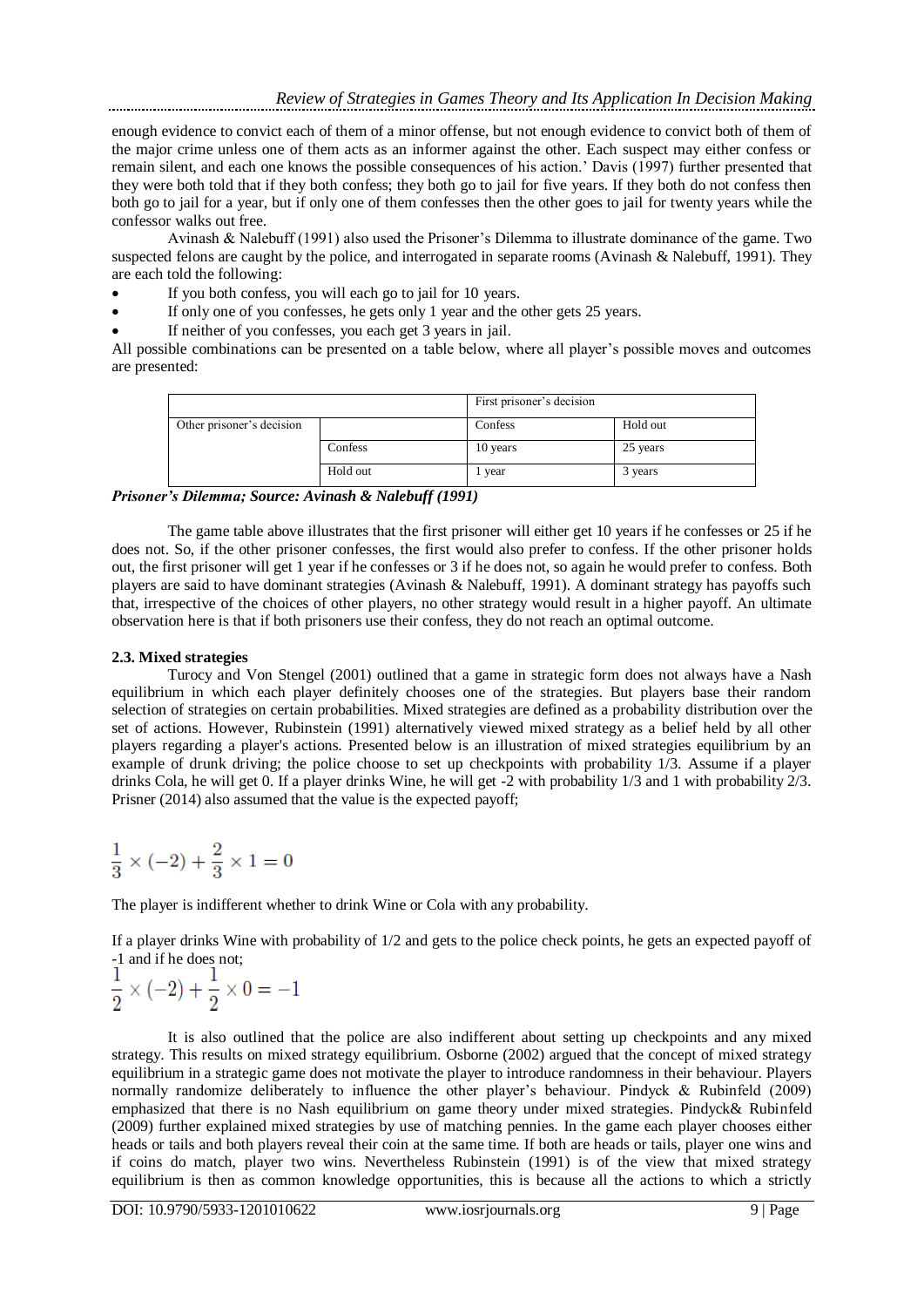positive probability is assigned are ideal, given the beliefs.

#### **2.4. Nash equilibrium**

The Nash equilibrium is a game theoretic solution concept that is normally applied in economics. As previously outlined, Nash equilibrium was introduced by John Nash in 1950 and has emerged as one of the fundamental concepts of game theory (Kelly, 2003.). Nash equilibrium is a solution concept of a game involving two or more players, in which each player is assumed to know the equilibrium strategies of the other players, and no player has anything to gain by changing only his own strategy (Osborne, 2002). However, Myerson (1999) viewed the concept of equilibrium as one of the most important and elegant ideas in game theory. Myerson (1999) also pointed out that a game can have many Nash equilibriums, and some of these equilibriums may be unreliable compared to what should be the outcome of a game. Some studies reflect that Nash equilibrium is concern about the actions that will be chosen by players in a strategic game (Osborne, 2002). Players have to know precisely what their opponents will choose (De Bruin, 2009). To do so, players should not base on the assumption that all players are rational. They rather focus on the basis of statistical information about previous game playing situations, if such information is available and reliable. Osborne (2002) also outlined an example where there is interaction between buyers and sellers. A buyer usually transacts only once with any given seller, or interacts repeatedly but anonymously. Each player chooses her action given her belief about the other players' actions. Osborne (2002) provided an example of Nash equilibrium on Prisoner's Dilemma.

|          | Player 2 |                         |      |
|----------|----------|-------------------------|------|
|          |          | Quiet                   | Fink |
| Player 1 | Quiet    | າ າ<br>$\angle, \angle$ | 0,3  |
|          | Fink     | 3,0                     | 1,1  |

#### *Prisoner's Dilemma; Source: Osborne (2002).*

On the presented Prisoner's Dilemma, Osborne (2002) argued that (Fink, Fink) is an exclusive Nash equilibrium. This action pair is said to be the equilibrium because given that player one chooses Fink, player two is also better off by choosing Fink than Quiet. Presented on the right column of the table, it is observed that Fink yields off player one a payoff of 1, while Quiet yields a payoff of 0. Also given that player one chooses Fink, player two is better off choosing Fink than Quiet, presented on the bottom row of the table it is observed that Fink yields player two a payoff of 1 whereas Quiet yields one a payoff of 0.

## **2.5. Extensive games with perfect information**

Pindyck & Rubinfeld (2009) define extensive games as a representation of possible moves in a game in the form of decision tree. In strategic form games, players simultaneous choose their strategies without being aware of choices of other players. However, with extensive games, players can over time be informed about the actions of other players (Turocy & Von Stengel, 2001). This is also viewed as under perfect information since every player at some point becomes aware of the previous choices of other players. It is further highlighted that to avoid simultaneous movement on extensive game, only one player moves at a time. Osborne (2002) highlighted that this model allows the observation of the game in which each player can consider his plan of action not only at the beginning of the game but also at any point of time. However, strategic game restricts the observation of the game where each player chooses his plan of action once and for all. Extensive games can only consider unlimited possibilities, but the strategic game does not allow a player to reconsider his plan of action after some events in the game have unfolded. Extensive games with perfect information can be presented on a tree diagram, thus it's also called a game tree with perfect information. Osborne (2002) outlined an example of extensive games with perfect information as follows:



*Figure 1 Prisoner's Dilemma; Source: Osborne (2002).*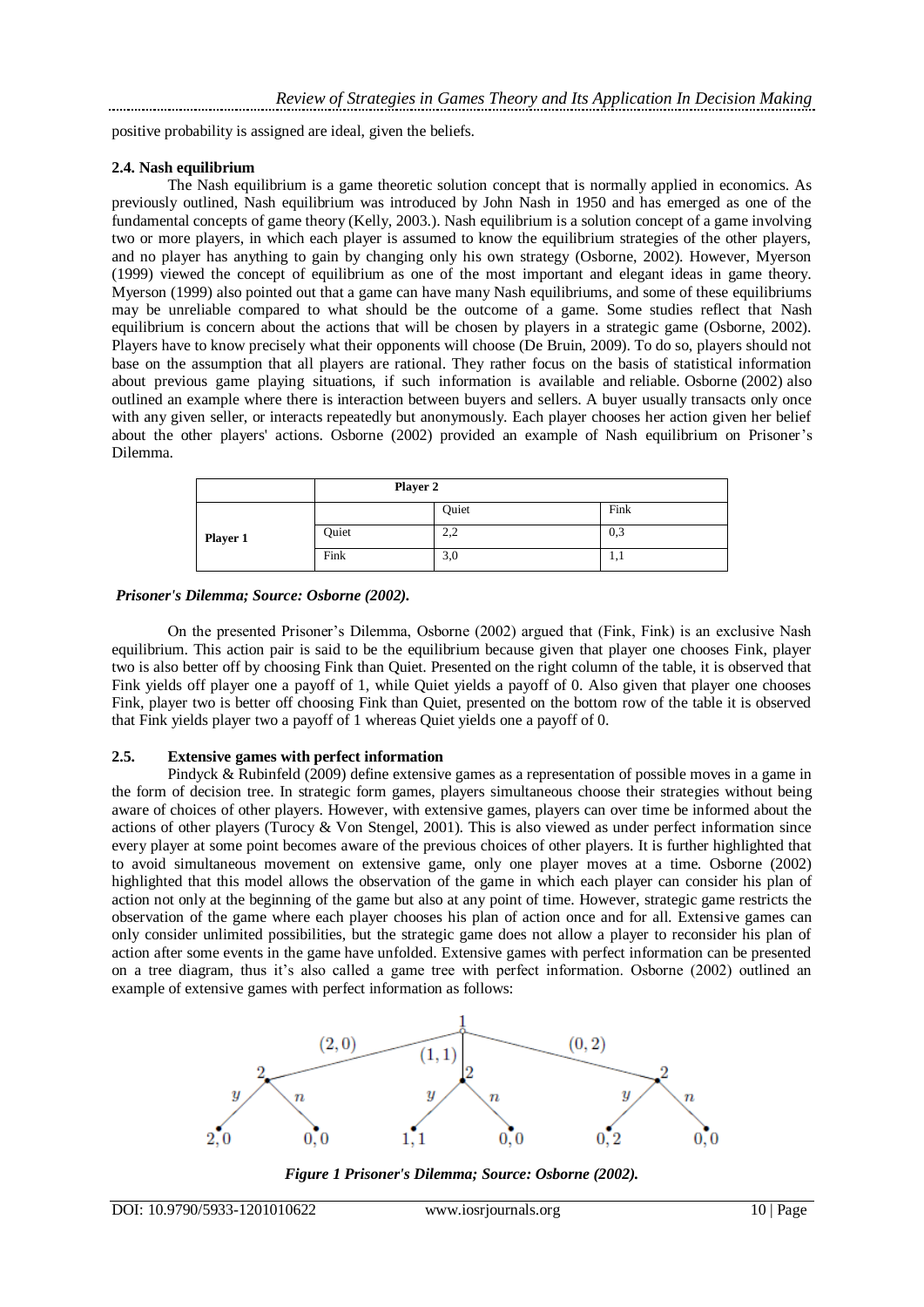*Figure 1* represents extensive games with perfect information on a tree diagram. The small circle at the top of the diagram represents the starting point of the game. The *1* above the small circle indicates that player 1 has to make the first move. The three branching points from the circle represents the possible actions of player 1 at the starting point of the game. The labels beside these branching points are the names of the actions to be taken. Each branching points leads to a small dot beside which is the label 2, indicating that player 2 takes an action after any history of length one. The labels beside the branching points that originate from these small dots and are the names of player 2's actions, y meaning \*accept\* and meaning \*reject\*. The numbers at the end of the branches are payoffs for player's preferences, the first number in each pair is payoffs for player 1 and the second number is payoff for player 2.

## **2.6 Extensive games with imperfect information**

In environments with more than one player, each player's payoff is generally affected by the actions of the other players (Gipin & Sandholm, 2007). Thus, the ideal strategy of each player can depend on other players. Extensive games with imperfect information are one of the ways to deal with such strategies. Extensive games with imperfect information are defined as the games that are not fully observable. Osborne (2002) argued that when the player's information is imperfect in extensive games, a player need not to know what actions his rivals have taken before him. This means that when it is a player's turn to move, he does not have access to all of the information about the other player's decisions. Gilpin  $\&$  Sandholm (2007) argued that such games, the decision of what to do at a point in time cannot generally be optimally made without considering decisions at all other points in time. This is because those other decisions affect the probabilities of being at different states at the current point in time.

For illustration, assume numbers of players are lined up, each player has two options either buy a new iPad (B) or do not buy (N). The quality of a new iPad is high (H) with probability of (p) 0,1 or low (L) with probability of 1-p. The quality is common to all players. Player 1 observes a private signal of new iPad (H,L), which is correct with probability of (p) 0,1 and a choice of preceding player  $(A1, \ldots, An)$ . The net payoff from purchasing an iPad is 1 if the quality is good and -1 if the quality is bad.

Extensive games with imperfect information were further illustrated on a tree diagram by Osborne & Rubinstein (1994):



**Figure 2** *Prisoner's Dilemma; Source: Osborne & Rubinstein (1994)*

Figure 2 shows that the game starts at  $V_0$ , and  $P_2$  must make a choice at branches  $V_1$  and  $V_2$  without knowing the choice of player *P1*. They are then connected with a dotted line and label the edges coming out with common labels,  $B_2$  and  $S_2$ . Player  $P_2$  must make the choice of the edges with the same labels at both of these branches. These pair of branches  $(V<sub>1</sub>$  and  $V<sub>2</sub>)$  is called the information sets.

## **2.7 Zero-sum games**

Binmore (2007) defined zero-sum game as a mathematical representation of a situation in which a participant's gain or loss of utility is exactly balanced by the losses or gains of the utility of the other participant. If the total gains of the participants are added up, and the total losses are subtracted, they will sum to zero, thus it's called a zero-sum game. Turocy & Von Stengel (2001) outlined that the extreme case of players with fully opposed interests is demonstrated in the class of two player zero-sum games. The theory of Von Neumann and Morgenstern is mostly applied in games such as two-person zero-sum games, that is games with only two players in which one player wins what the other player loses. Mathematical description of the zero-sum games is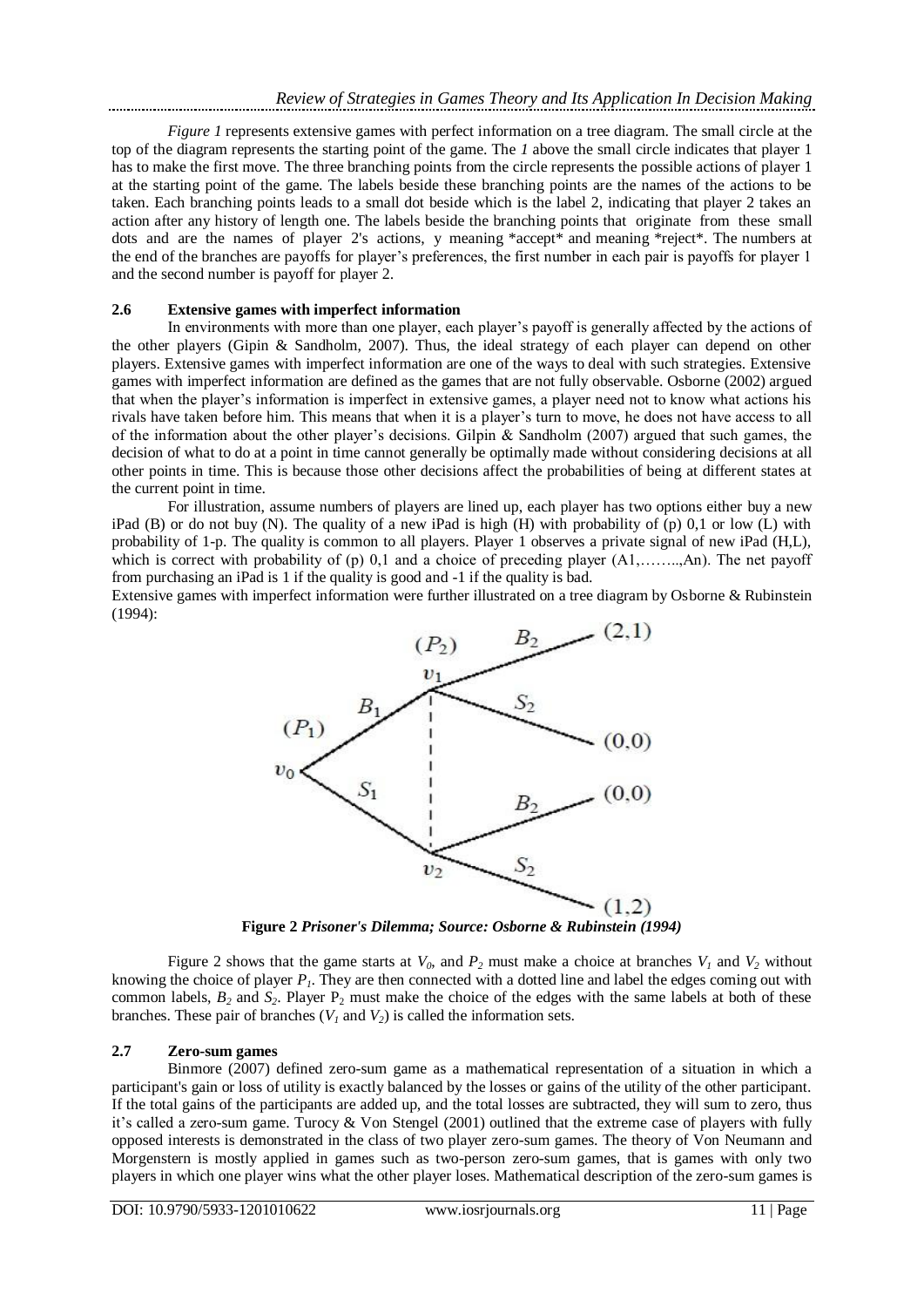when a two-person zero-sum game, the payoff function of Player II is the negative of the payoff of Player I (Turocy & Von Stengel, 2001).

In game theory, a game with only a few strategies can be easily represented by a matrix showing the payoff for each player along with the strategy they use (Brook, 2007). This can be represented in the form of zero-sum games where there are two players and every set of payoffs adds to zero. Zero sum games can also be viewed as a closed system, meaning everything that someone wins must be lost by someone else (Brook, 2007). Brook (2007) emphasized that zero-sum games are those in which the payoffs for each player sum to zero, and went on to outlined an example that shows the differences in representation of zero-sum and non-zero-sum games.

| $\Gamma$ |               |                    |      |      |      |  |
|----------|---------------|--------------------|------|------|------|--|
|          | Stag          | Hare               |      | Stag | Hare |  |
| Stag     | $\sim$<br>ر د | ∪.∠                | Stag |      |      |  |
| Hare     | $\sim$        | $\sim$<br><u>.</u> | Hare |      |      |  |

 *Prisoner's Dilemma; Source: Brook (2007)*

The first game *"A"* represents the standard matrix game, while the second game "*B"* represents the zero-sum games. Regardless of the similarities in the both player's actions these two games are different. The player's action (Stag, Stag) returns the payoff 3 to both players in the first game, while in the second game (the zero-sum game) the same action player's returns a payoff of 3 for Player 1 but a payoff of –3 for Player 2, thus it results on 0 returns.

## **2.8. Auctions' bidding**

Turocy  $\&$  Von Stengel (2001) argued that the design and analysis of auctions is one of the achievements of game theory. Auction theory was established by the economist William Vickrey in 1961. It became more practical applied in the early 90's, when auctions generated billions of dollars through radio frequency spectrum for mobile telecommunication. Pindyck & Rubinfeld (2009) views bidding in auction through auction markets, which are defined as markets in which products are bought and sold through formal bidding processes. Klemperer (1999) views a game-theoretic auction model as a mathematical game represented by a set of players, a set of strategies available to each player, and a payoff vector corresponding to each combination of strategies.

Auctions have been used since olden days for the sale of a variety of objects (Klempere, 1999). In the present days, it is easy to find goods like fish, tobacco, flowers, horses, airplanes, art objects in auctions. Klempere (1999) explained how the auctions work in a practical sense as a situation where there is a valuable object; the bidders take an action that signals how much they are willing to pay for the object. There is a welldefined rule that assigns the object to one of the bidders according to all the bids, and all bidders know the rule. There is also a well-defined rule that dictates how much each bidder should pay, and all bidders know the rule. Studies further presented an example where there is queue for a scarce ticket, a prize will be a ticket, bidders will be the people in the queue, and the bids is the time spent waiting on line (Klempere, 1999).

According to Turocy & Von Stengel (2001), the most familiar type of auction is the familiar open ascending-bid auction, which is also called an English auction. In this type of auction, an object is put up for sale in the presents of the buyers. An auctioneer raises the price of the object as long as there are at least two interested bidders. The auction only stops when there is only one interested bidder left. The interested bidder gets the object at the price at which the last remaining opponent drops out.

More emphasis is also on an open descending price auction as another type of auction; it is also called Dutch auction. On this type of auction, the auctioneer begins by calling out a price high enough, where no bidder is even interested in buying the object at that certain price. When a certain bidder starts showing some interest, the price the price of an object gradually goes down to meet the bidder's indicates interest. The object is then sold to this bidder at the given price.

## **3.1 Types of Strategies in Game Theory, and Application in Decision Making**

Strategies are courses of strategic action available to a player, from which the player can choose. It is alternative strategic options available to each player in a game situation. Average gain or loss to a player or participant in a game over an entire cycle of play as all players use optimum strategies depicts value or expectation of the game. A strategy can be pure, mixed or dominance.

# *3.1.1 Pure Strategy*

A pure strategy is one in which the pay-off matrix contains a saddle point. That is, it is a strategic course of action which leaves the players with no other better alternatives, such that the payoff or return associated with it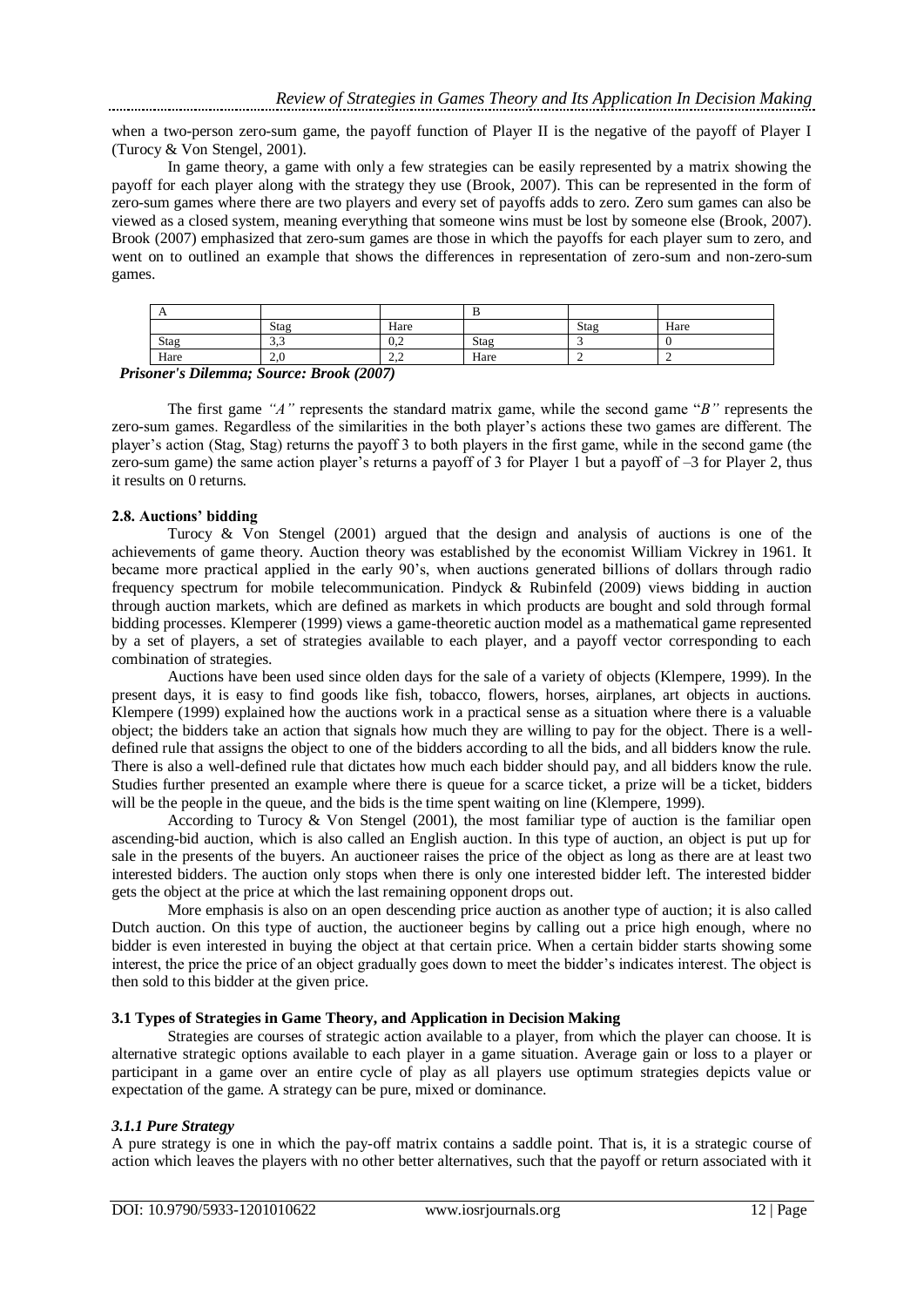is the optimum. As such, the saddle point is the value of the game; and the maximin (minimax) principle is used to determine the optimal strategies for the players. Therefore, it is the simplest type of game.

Examples of game situations under which the application of pure strategy is the most suitable in decision making are illustrated below.

1. Given that a competitive game situation involves two players, Ade and Nike, three (3) strategies (X, Y, and Z) are available for Ade while two strategies (X and Y) are available for Nike. The pay-off to Nike is 10000 when they both play Strategy X. When Nike plays Strategy X and Ade plays Strategy Y, the pay-off to Nike is 5000. Nike loses 20000 when she continues to use Strategy X while Ade switches to Strategy Z. And when Nike plays strategy Y while Ade uses strategy X, the loss to Nike reduces to 15000. When Ade adopts strategy Y while Nike continues to use Strategy Y, the return to Nike is 30000. The return to Nike reduces to 10000 as she continues with Strategy Y while Ade changes to Strategy Z. It can be shown that saddle point exists for Nike. The game situation may be characterised in a pay-off matrix as follows:

|  | (a) From Competitive Position of Ade |  |
|--|--------------------------------------|--|
|  |                                      |  |

|     |                   | <b>Nike</b>       |                   |
|-----|-------------------|-------------------|-------------------|
|     |                   | <b>Strategy X</b> | <b>Strategy Y</b> |
| Ade | <b>Strategy X</b> | 10000             | $-15000$          |
|     | <b>Strategy Y</b> | 5000              | 30000             |
|     | <b>Strategy Z</b> | $-20000$          | 10000             |

## *Sub-Game 1*



There is no saddle point in this sub-matrix of the game.





There is no saddle point in this sub-matrix of the game.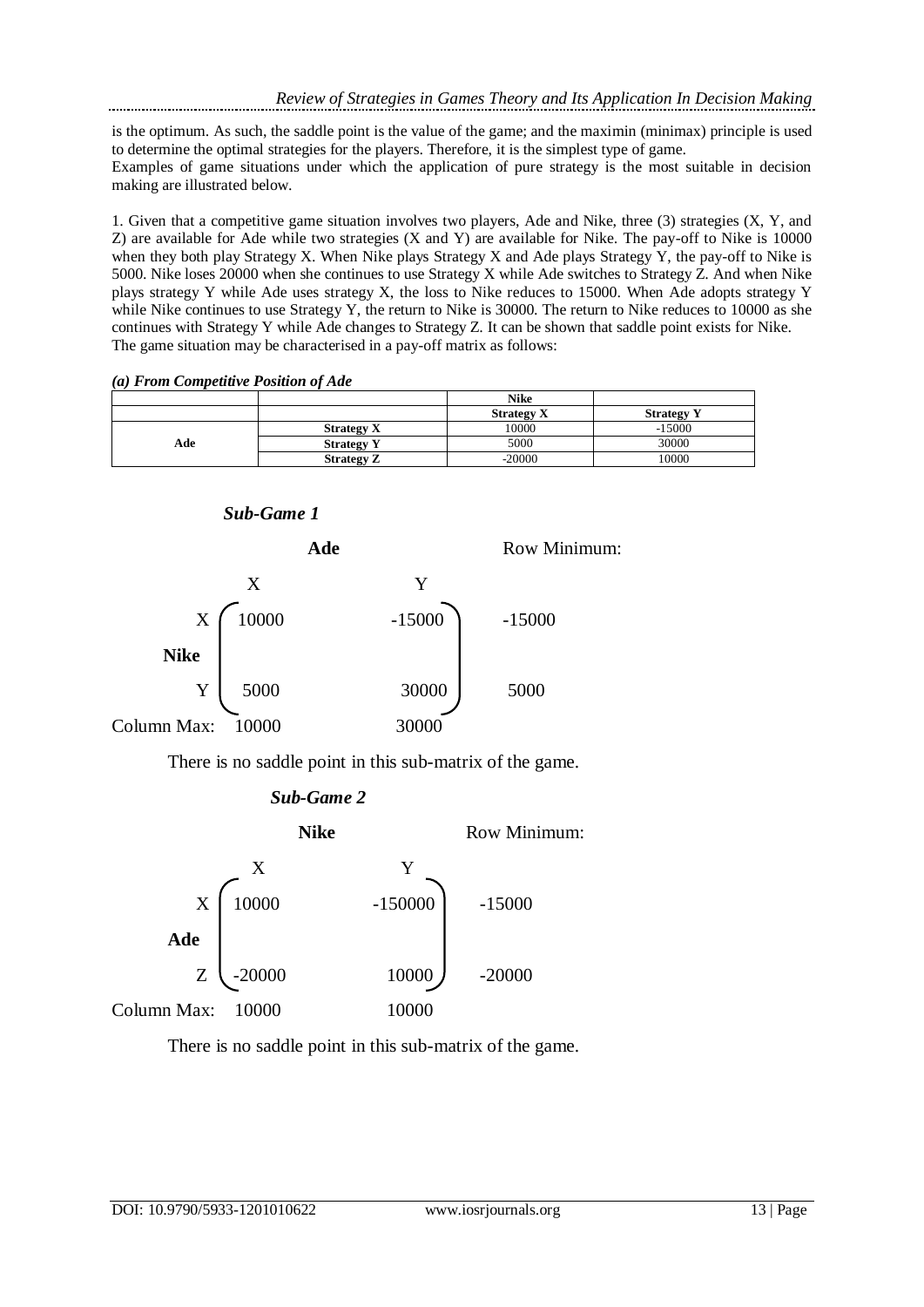

There is saddle point in this sub-matrix of the game.

Since saddle point exists in one of the sub-matrices of the game, it shows that pure strategy solution exists for Ade.

**Advice:** Strategy Y is the optimal strategic decision for Ade.

*(b) From Competitive Position of Nike*

|      |                   | Ade               |                   |                   |  |
|------|-------------------|-------------------|-------------------|-------------------|--|
|      |                   | <b>Strategy X</b> | <b>Strategy Y</b> | <b>Strategy Z</b> |  |
|      | <b>Strategy X</b> | 10000             | 5000              | $-20000$          |  |
| Nike | <b>Strategy Y</b> | 15000             | 30000             | 10000             |  |
|      |                   |                   |                   |                   |  |



There is no saddle point in this sub-matrix of the game.

# Sub-Game 2



There is no saddle point in this sub-matrix of the game.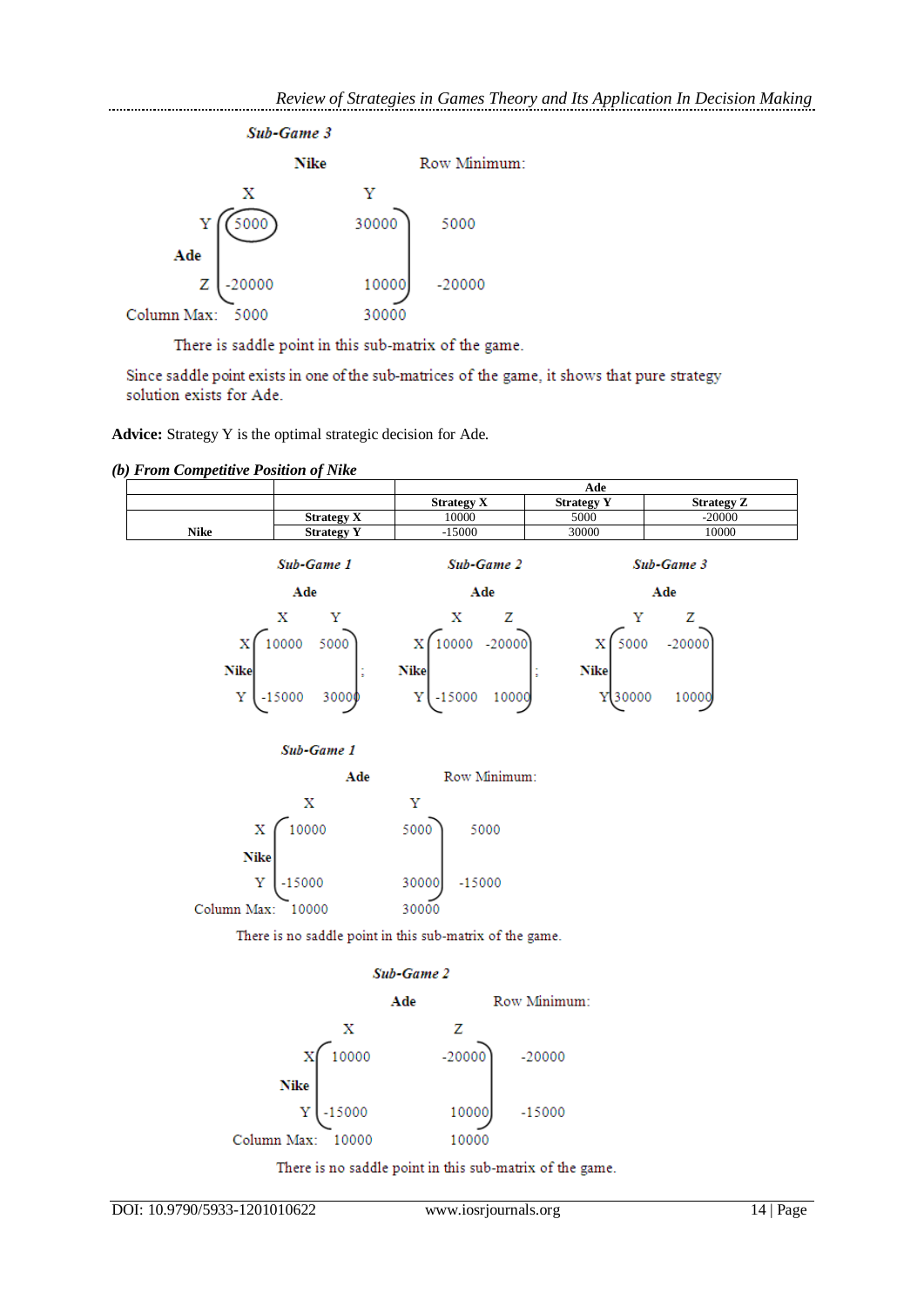

There is saddle point in this sub-matrix of the game.

Since saddle point exists in one of the sub-matrices of the game, it shows that pure strategy solution exists for Nike.

**Advice:** The optimal strategic decision for Nike is also Strategy Y.

2. The following pay-off table represents the returns to two players, A and B, each of whom has four strategies, I, II, III, and IV. Given that the players are in the process of making strategic decisions, advise each of the players on the optimal strategy to adopt.

|                 |                     | <b>Player B</b>   |                    |                     |                    |
|-----------------|---------------------|-------------------|--------------------|---------------------|--------------------|
|                 |                     | <b>Strategy I</b> | <b>Strategy II</b> | <b>Strategy III</b> | <b>Strategy IV</b> |
|                 | <b>Strategy I</b>   | $-2$              |                    |                     |                    |
|                 | <b>Strategy II</b>  |                   |                    |                     |                    |
| <b>Player A</b> | <b>Strategy III</b> | -4                | -3                 |                     | $-2$               |
|                 | <b>Strategy IV</b>  |                   |                    | -6                  |                    |

**Optimal Strategy for Each Player**

|                | <b>Player B</b> |  |     |     | <b>Minimum</b> |  |
|----------------|-----------------|--|-----|-----|----------------|--|
|                |                 |  |     | Ш   | $\mathbf{v}$   |  |
|                |                 |  |     |     |                |  |
| Player A       | тт              |  |     |     |                |  |
|                | Ш               |  | - 1 |     |                |  |
|                | <b>TT:</b>      |  |     | - 1 |                |  |
| <b>Maximum</b> |                 |  |     |     |                |  |

**Advice:** Since the maximin  $=$  the minimax  $= 1$ . Therefore, optimal strategies for both players are: Player A must use Strategy II; and Player B must use Strategy III. The value of the game is 1, which indicates that player A will gain 1 unit and player B will sacrifice 1 unit.

3. In a certain duopolistic market, one of the firms, 'Firm A', has three possible marketing strategies, Quantity Discount (QD), Price Discount (PD) and Media Advertisement (MA) (SP) while the other firm, 'Firm B', has two possible marketing strategies, Credit Sales (CS) and After Sales Service (ASS). Profits or that accrue to the firms depend on choices made from the possible marketing strategic alternatives. The strategic marketing alternatives with associated profits are as shown in the table below.

| Marketing Strategies & Choices           | <b>Profits for Choices from the Marketing Strategies</b> |
|------------------------------------------|----------------------------------------------------------|
| <b>Quantity Discount, Credit Sales</b>   | Profit of Firm B increases by N300000                    |
| Quantity Discount, After Sales Service   | Profit of Firm A increases by N300000                    |
| Price Discount, Credit Sales             | Profit of Firm B increases by N200000                    |
| Price Discount, After Sales Service      | Profit of Firm A increases by N400000                    |
| Media Advertisement, Credit Sales        | Profit of Firm A increases by N200000                    |
| Media Advertisement. After Sales Service | Profit of Firm A increases by N300000                    |

The optimal marketing strategies and the expected average profit or loss can be determined for each of Firm A and Firm B in this competitive duopolistic market structure.

# **Optimal Marketing Strategies for Firm A and Firm B**

To determine the optimal marketing strategies for Firm A and Firm B, the competitive environment should be expressed in a game pay-off matrix, and subsequently split into pay-off sub-matrices as follows: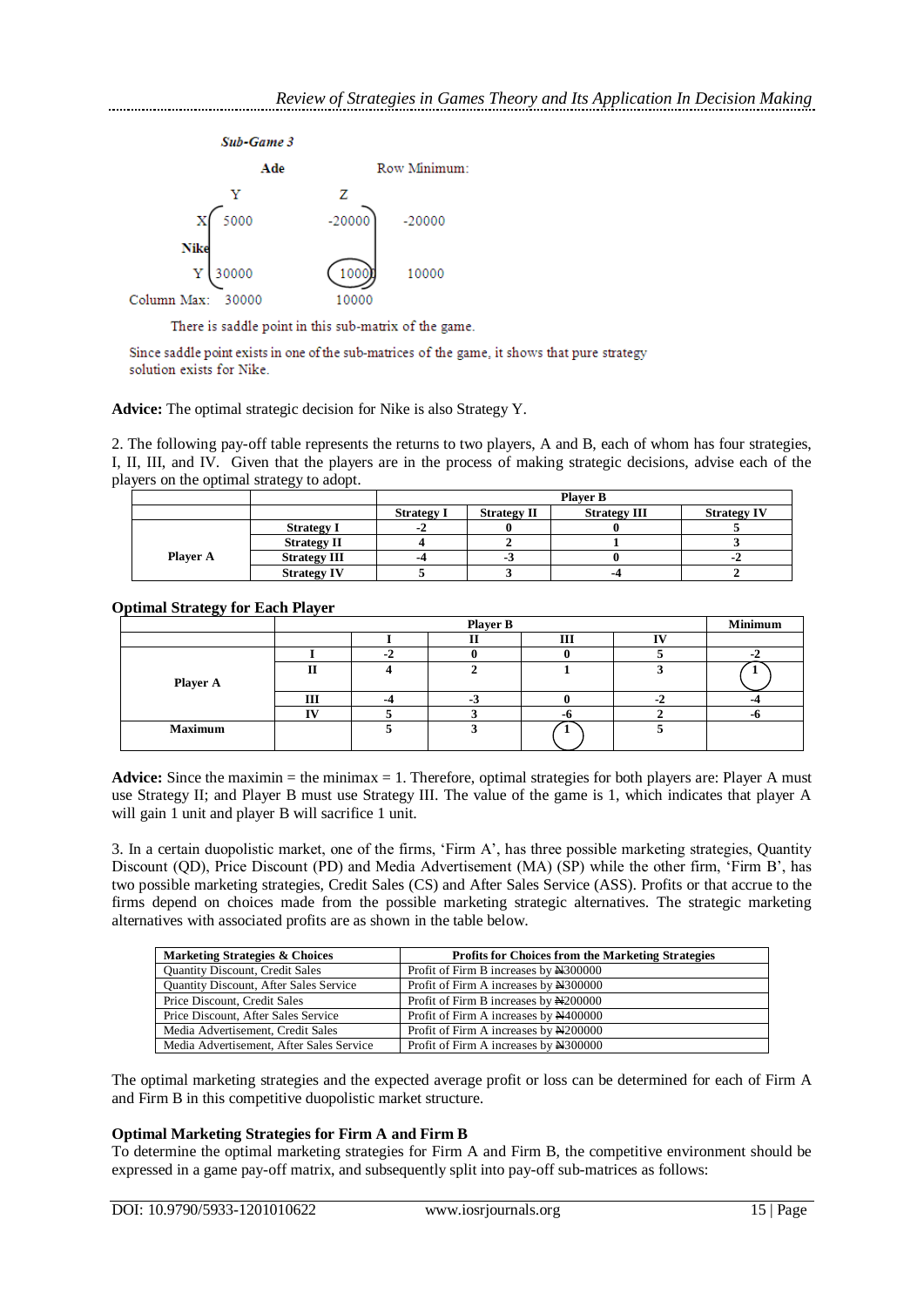*(a) From Competitive Position of Firm A: Pay-off Matrix*

|                   |    |                               |                   | <b>Firm B: Marketing Strategies</b> |  |  |
|-------------------|----|-------------------------------|-------------------|-------------------------------------|--|--|
|                   |    |                               | Credit Sales (CS) | After Sales Service (ASS)           |  |  |
| Firm              | A: | <b>Ouantity Discount (OD)</b> | -300000           | 300000                              |  |  |
| <b>Marketing</b>  |    | Price Discount (PD)           | $-200000$         | 400000                              |  |  |
| <b>Strategies</b> |    | Media Advertisement (MA)      | 200000            | 300000                              |  |  |

#### *Pay-off Sub-matrix 1*

|                       |                 | <b>Firm B</b> |        | <b>Row Minimum</b> |
|-----------------------|-----------------|---------------|--------|--------------------|
|                       | <b>Strategy</b> |               | ASS    |                    |
|                       | QD              | $-300000$     | 300000 | -300000            |
| Firm A                | PD              | $-200000$     | 400000 | $-200000$          |
|                       |                 |               |        |                    |
| <b>Column Maximum</b> |                 | $-200000$     | 400000 |                    |

There is a saddle point. Therefore, pure strategy is appropriate.

#### *Pay-off Sub-matrix 2*

|                       |                 | Firm B    |        | <b>Row Minimum</b> |
|-----------------------|-----------------|-----------|--------|--------------------|
|                       | <b>Strategy</b> | CS        | ASS    |                    |
|                       | OD              | $-300000$ | 300000 | -300000            |
| Firm A                | MА              | 200000    | 300000 | 200000             |
| <b>Column Maximum</b> |                 | 200000    | 300000 |                    |

There is a saddle point. Therefore, pure strategy is appropriate.

## *Pay-off Sub-matrix 3*

|                |                 | Firm B    |        | <b>Row Minimum</b> |
|----------------|-----------------|-----------|--------|--------------------|
|                | <b>Strategy</b> | СS        | ASS    |                    |
| Firm A         | PD              | $-200000$ | 400000 | $-200000$          |
|                | MA              | 200000    | 300000 | 200000             |
|                |                 |           |        |                    |
| Column Maximum |                 | 200000    | 400000 |                    |

There is a saddle point. Therefore, pure strategy is appropriate.

The best competitive strategy for Firm A is Marketing Advertisement. Adopting the strategy would enable Firm A to sustain profit level of N200000, on the average.

## *(b) From Competitive Position of Firm B: Pay-off Matrix*

|                          |                            | <b>Firm A: Marketing Strategies</b> |                       |                            |
|--------------------------|----------------------------|-------------------------------------|-----------------------|----------------------------|
|                          |                            | <b>Quantity Discount</b>            | <b>Price Discount</b> | <b>Media Advertisement</b> |
|                          | <b>Strategies</b>          | (OD)                                | (PD)                  | (MA)                       |
| <b>Firm B: Marketing</b> | <b>Credit Sales</b>        | 300000                              | 200000                | $-200000$                  |
| <b>Strategies</b>        | (CS)                       |                                     |                       |                            |
|                          | <b>After Sales Service</b> | $-300000$                           | $-400000$             | $-300000$                  |
|                          | (ASS)                      |                                     |                       |                            |

## *Pay-off Sub-matrix 1*

|                       |                 | <b>Firm A</b> |           | <b>Row Minimum</b> |
|-----------------------|-----------------|---------------|-----------|--------------------|
|                       | <b>Strategy</b> | OD            | PD        |                    |
| Firm B                | CS              | 300000        | 200000    | 200000             |
|                       | ASS             | $-300000$     | $-400000$ | -400000            |
| <b>Column Maximum</b> |                 | 300000        | 200000    |                    |

There is a saddle point. Therefore, pure strategy is appropriate.

*Pay-off Sub-matrix 2*

|               |                 | <b>Firm A</b> |           | <b>Row Minimum</b> |
|---------------|-----------------|---------------|-----------|--------------------|
|               | <b>Strategy</b> | ЭD            | MA        |                    |
| <b>Firm B</b> | CS              | 300000        | $-200000$ | $-200000$          |
|               | <b>ASS</b>      | $-300000$     | $-300000$ | -300000            |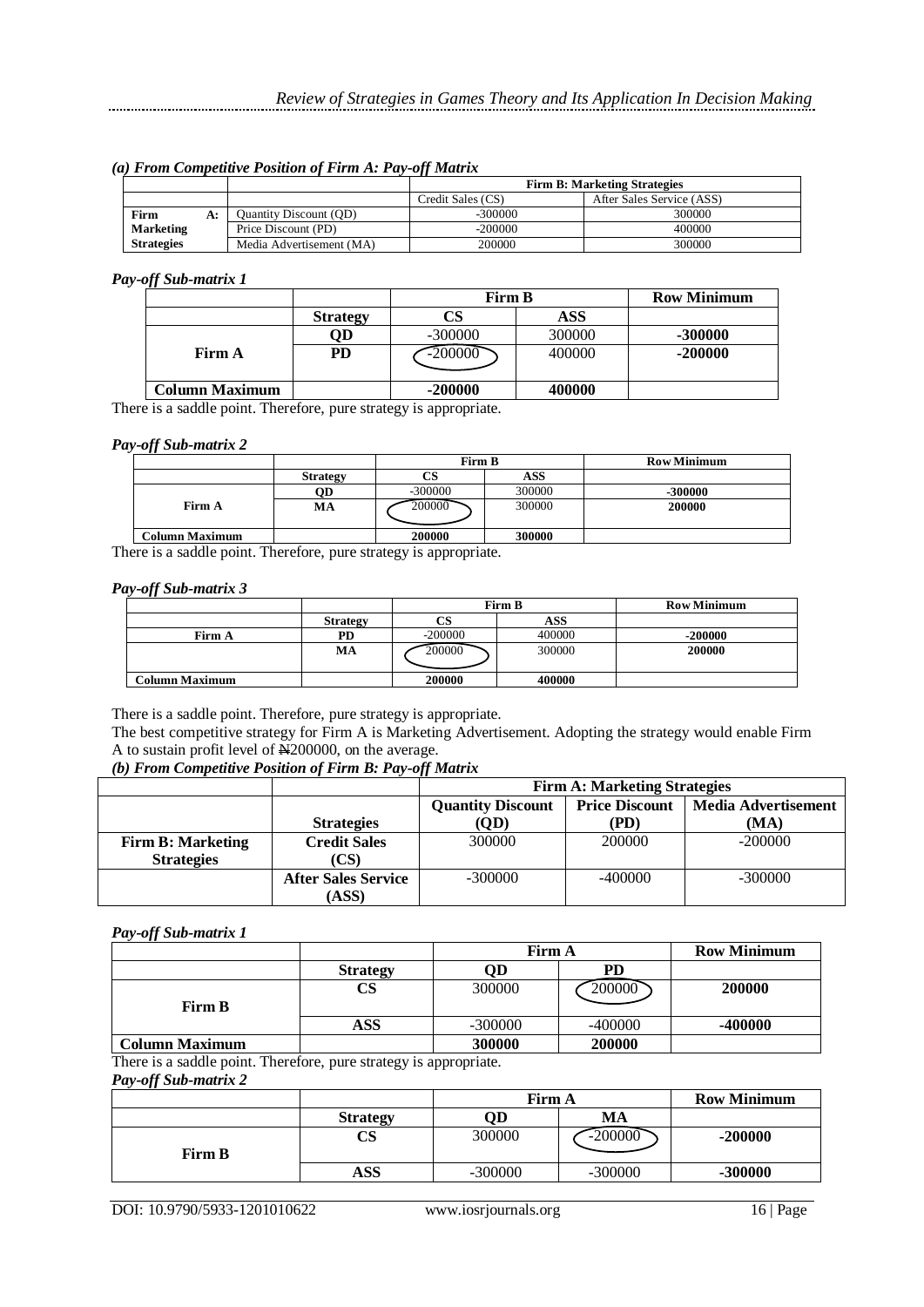| Column Maximum                                                    |                 | 300000  | $-200000$     |                    |
|-------------------------------------------------------------------|-----------------|---------|---------------|--------------------|
| There is a saddle point. Therefore, pure strategy is appropriate. |                 |         |               |                    |
| <b>Pay-off Sub-matrix 3</b>                                       |                 |         |               |                    |
|                                                                   |                 |         | <b>Firm A</b> | <b>Row Minimum</b> |
|                                                                   | <b>Strategy</b> | PD      | МA            |                    |
|                                                                   | CS              | 200000  | $-200000$     | $-200000$          |
| <b>Firm B</b>                                                     |                 |         |               |                    |
|                                                                   | <b>ASS</b>      | -400000 | $-300000$     | -400000            |
| <b>Column Maximum</b>                                             |                 | 200000  | $-200000$     |                    |

There is a saddle point. Therefore, pure strategy is appropriate.

The best competitive strategy for Firm B is Credit Sales. Adopting the strategy would enable Firm B to keep profit loss at amount not exceeding N200000, on the average.

#### *3.1.2 Mixed Strategy*

A mixed strategy is one which contains no saddle point. That is, a combination of strategic actions is required to optimise a player's return. In such game situation, the maximin (minimax) principle for solving a game problem breaks down. Therefore, the players require mixture of strategies for optimal solution, and value of the game.

Example of game situation under which the application of mixed strategy is appropriate in decision making is given below.

Two firms, MTN and GLO, provide homogeneous product, telecommunication services (M), to the Nigerian market during a specific time period. The gain of MTN in sales equals the loss of GLO. Each of the firms uses two strategies, namely:

Strategy 1: Door-to-Door Canvassing; and

Strategy 2: Electronic Media Advertising.

The sales manager of MTN observes the following pattern arising from past sales campaigns:

a. Sales revenue of MTN increases by N600,000 when both firms adopt Strategy 1.

b. MTN's sales revenue decreases by  $\frac{N700,000}{N}$  when it adopts Strategy 1 but GLO uses Strategy 2.

c. Sales revenue of MTN decreases by N300,000 when it employs Strategy 2 but GLO adopts Strategy 1.

d. Sales revenue of MTN increases by N500,000 when both firms use Strategy 2.

Below is the game matrix representation, and subsequent evaluation of this competitive environment involving MTN and GLO from each of the firm's competitive position.

## **Game Matrix of the Firms' Competitive Environment**

| ×<br>×<br>۰,<br>.,<br>۰.<br>۰. |
|--------------------------------|
|--------------------------------|

| MTN |                       | <b>Strategy</b> | <b>Strategy</b> |
|-----|-----------------------|-----------------|-----------------|
|     | Strategy<br>۰.        | 600000          | -700000         |
|     | <b>Strategy</b><br>٠. | -300000         | 500000          |

#### **Evaluation of the Game**

*(a) From Competitive Position of MTN*

#### **GLO**

|            |                   |                   |                   | KOW MIHHH |
|------------|-------------------|-------------------|-------------------|-----------|
| <b>MTN</b> |                   | <b>Strategy 1</b> | <b>Strategy 2</b> |           |
|            | <b>Strategy 1</b> | 600000            | $-700000$         | 700000    |
|            | <b>Strategy 2</b> | $-300000$         | 500000            | 300000    |
|            | Column Maximum    | 600000            | 500000            |           |

There is no saddle point. Therefore, MTN needs a mixed strategy. Let the number of times MTN adopts Strategy 1 be X. The number of times MTN uses Strategy 2 would be  $1 - X$ The mix strategy equation of the game for MTN is:  $600000X - 300000(1 - X) = -700000X + 500000(1 - X)$  $600000X - 300000 + 300000X = -700000X + 500000 + 500000X$  $900000X - 300000 = -1200000X + 500000$  $2100000X = 800000$ 21 8 2100000 800000 *X*

**Row Minimum**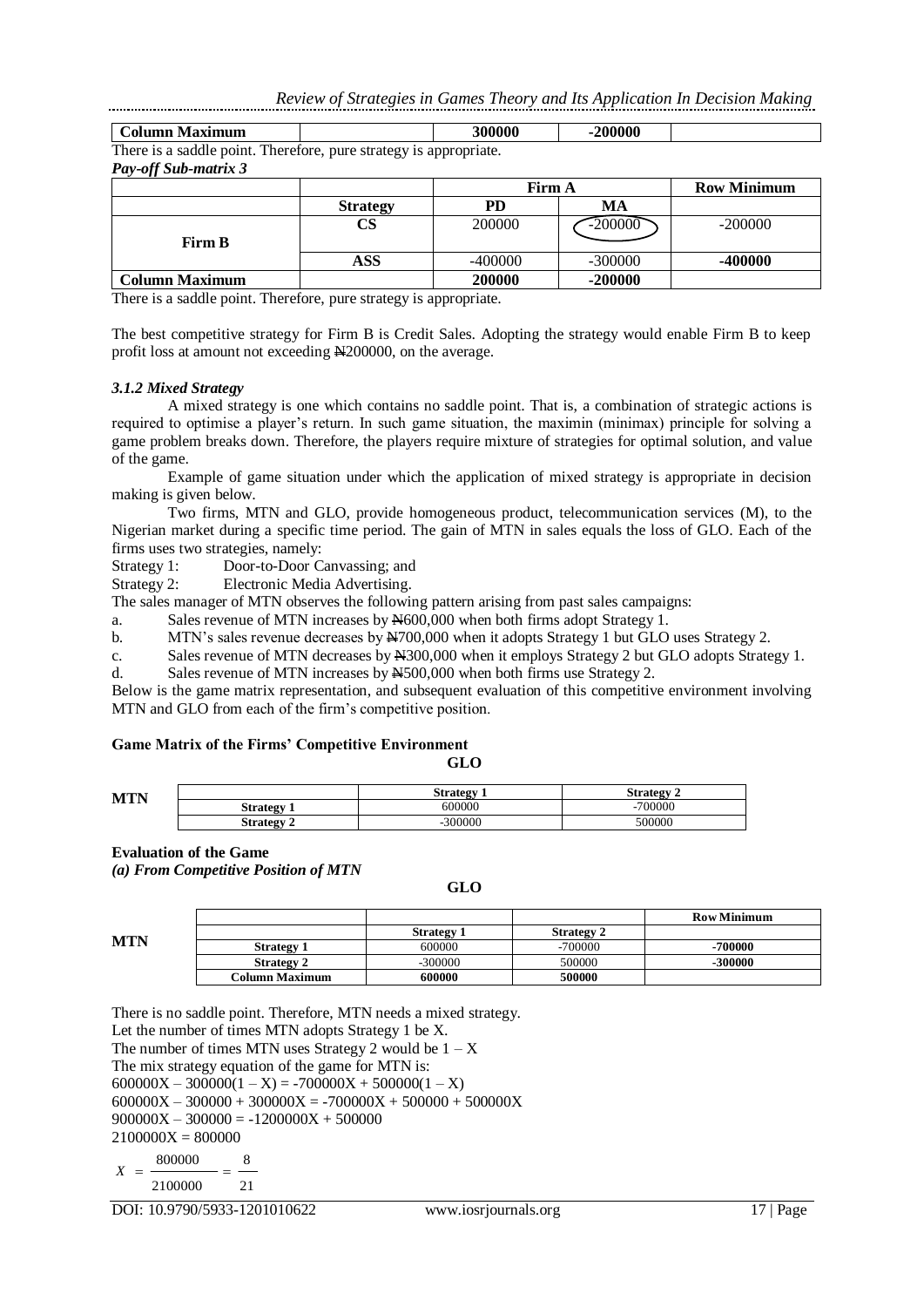The number of times MTN uses Strategy 2 would be

$$
1 - X = 1 - \frac{8}{21} = \frac{13}{21}
$$

Therefore, MTN should mix the strategies in the ratio 8: 13.

That is, MTN should use door-to-door canvassing 8 times and electronic media advertising 13 times during the period.

Value of the game for MTN  $(V_{\text{MTN}})$  during the period would be:

 $V_{MTN} = 600000X - 300000(1-X)$  $V_{MTN} = 600000X - 300000 + 300000X$  $V_{\text{MTN}} = 900000X - 300000$ 

But 
$$
X = \frac{8}{21}
$$

$$
= V_{MTN} = 900000 \left(\frac{8}{21}\right) - 300000
$$
  

$$
= V_{NTN} - \left(\frac{7200000}{21}\right) - 300000
$$

$$
=> V_{MTN} = \left(\frac{7200000}{21}\right) - 300000
$$

 $V_{MTN} = 342857.14 - 300000 = 42857.14$ 

Thus, MTN should mix the strategies in the ratio 8:13 in order to gain N42857.14 on the average.

### *(b) From Competitive Position of GLO*

#### **MTN**

|--|

|                      |                   |                   |                   | <b>Row Minimum</b> |
|----------------------|-------------------|-------------------|-------------------|--------------------|
|                      |                   | <b>Strategy 1</b> | <b>Strategy 2</b> |                    |
| $\operatorname{GLO}$ | <b>Strategy 1</b> | $-600000$         | 300000            | $-600000$          |
|                      | <b>Strategy 2</b> | 700000            | -500000           | -500000            |
|                      | Column Maximum    | 700000            | 300000            |                    |

There is no saddle point. Therefore, GLO needs a mixed strategy. Let the number of times GLO adopts Strategy 1 be Y. The number of times MTN uses Strategy 2 would be  $1 - Y$ The mix strategy equation of the game for GLO is:  $-600000Y + 700000(1 - Y) = 300000Y - 500000(1 - Y)$  $-600000Y + 700000 - 700000Y = 300000Y - 500000 + 500000Y$  $-1300000Y - 800000Y = -1200000$  $-2100000Y = -1200000$ 7 21  $Y = \frac{1200000}{ } = \frac{12}{ } = \frac{4}{ }$ 12 2100000 1200000

The number of times GLO chooses Strategy 2 would be

$$
1 - Y = 1 - \frac{4}{7} = \frac{3}{7}
$$

Therefore, GLO should mix the strategies in the ratio 4: 3.

That is, GLO should use door-to-door canvassing 4 times and electronic media advertising 3 times during the period.

Value of the game for GLO  $(V_{GLO})$  during the period would be:  $V_{GLO} = -600000Y + 700000(1 - Y)$ 

 $V_{GLO} = -600000Y + 700000 - 700000Y$  $V_{GLO} = -1300000X + 700000$ 

But 7  $Y = \frac{4}{1}$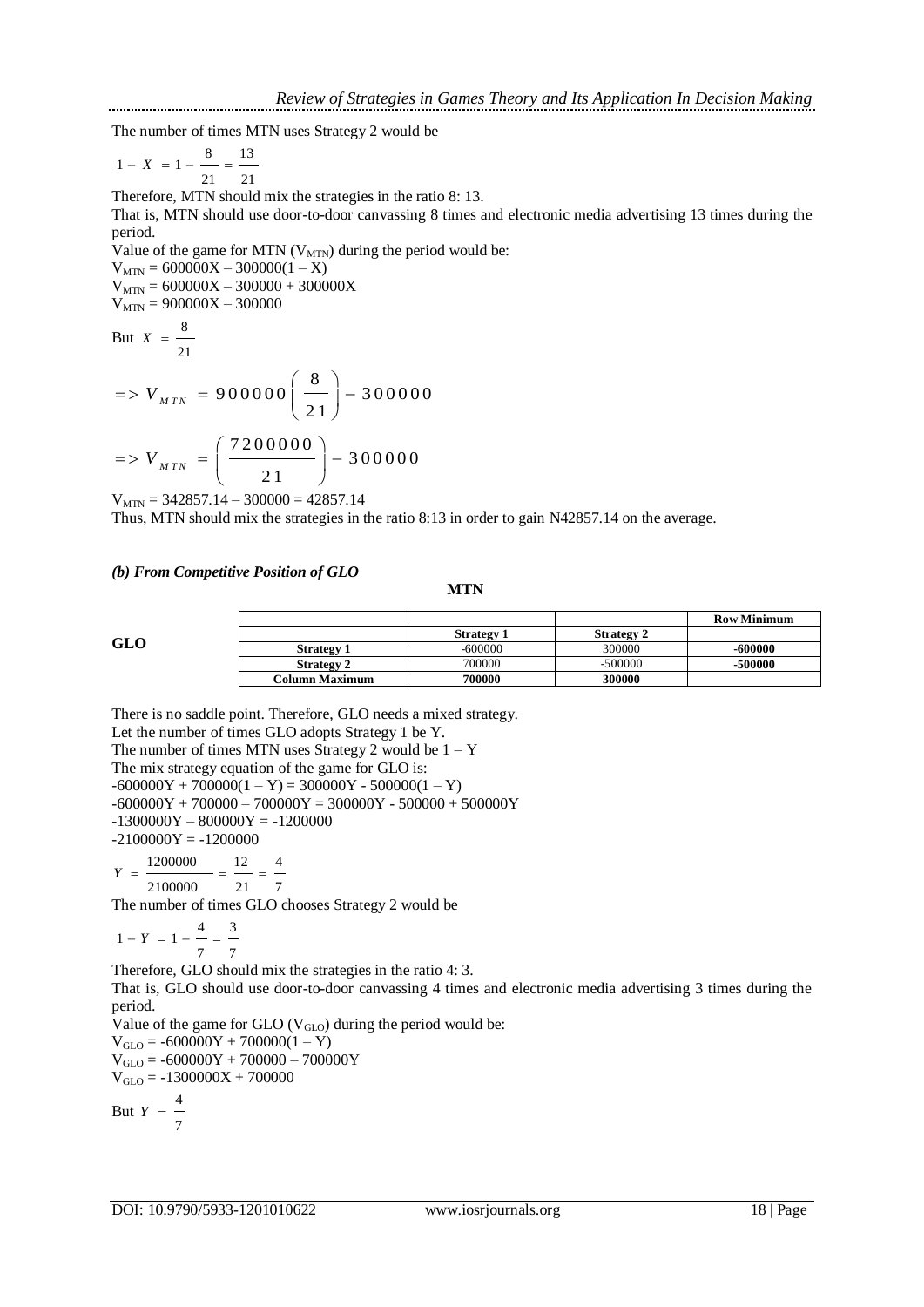$$
= V_{GLO} = -1300000 \left(\frac{4}{7}\right) + 700000
$$

$$
= V_{GLO} = \left(\frac{-5200000}{7}\right) + 700000
$$

 $V_{GLO}$  = -742857.14 + 700000 = -42857.14

Thus, GLO should mix the strategies in the ratio 4:3 in order to reduce loss to N42857.14 on the average.

## *3.1.3 Dominant Strategy and Dominated Strategy*

A strategy is dominant if, in all respects, it is superior to other strategies. A strategy is dominated if, in all respects, it is inferior to other strategies. The principle of dominance states that if one strategy of a player dominates over the other strategies in all conditions then the dominated strategy can be ignored. A strategy dominates over the other only if it is superior to the other strategy in all conditions. As such, the dominated strategy should not be played. The concept of dominance is especially useful for evaluation of two-person zerosum games where a saddle point does not exist. The rule of dominance strategy is that:

1. If all the elements of a column (e.g.,  $i<sup>th</sup>$  column) are greater than or equal to the corresponding elements of any other column (e.g.,  $i<sup>th</sup>$  column), then the ith column is dominated by the  $i<sup>th</sup>$  column. As such, the  $i<sup>th</sup>$ column can be deleted from the matrix.

2. If all the elements of a row (e.g.,  $i<sup>th</sup>$  row) are less than or equal to the corresponding elements of any other row (e.g., j<sup>th</sup> column), then the ith row is dominated by the j<sup>th</sup> row. As such, the  $\hat{i}^{\text{th}}$  column can be deleted from the matrix.

The concept of dominant strategy and dominated strategy is illustrated below:

Given that the profit of an agricultural firm, Agrofarms Limited, can cultivate four types of crops A, B, C, and D, and that its profit from the sale of the crops when harvested depends on planting the right crops during the favourable periods. The periods are Wet Season and Dry Season. The crops and expected profits are given in the pay-off matrix below. Which of the crops should not be planted, no matter the season?

|        |                   | PROFIT (N'MILLION) |
|--------|-------------------|--------------------|
|        | <b>WET SEASON</b> | <b>DRY SEASON</b>  |
| Crop A | 1000              | 1800               |
| Crop B | 2000              | 800                |
| Crop C | 1600              | 1000               |
| Crop D | 700               | 1600               |

## **Decision:**

Profit from the sale of Crop A harvest is greater than profit for the sale of Crop D harvest in wet and dry seasons (i.e., Wet Season: 1000 > 700; and Dry Season: 1800 > 1600). This means that profit from Crop A dominates profit from crop D. Therefore, Crop D should not be planted, no matter the season.

# **IV. Equilibrium Concepts in Game Theory**

Basically, there are two concepts of equilibrium solution techniques in game theory. These are:

(a) Dominant Strategy Equilibrium

(b) Nash Equilibrium

# *a. Dominant Strategy Equilibrium*

This is equilibrium solution in which each player has a dominant strategy. A strategy is dominant when it is the best for the player notwithstanding other player's strategy.

The solution technique is usually expressed as:

Ui  $(Si - S\tau)$ ; Ui  $(Si^*)$  $S_{\tau}$ )

The equilibrium solution-yielding strategy is weakly dominated if Ui  $(Si^* S\tau) \geq$  Ui  $(Si S\tau)$ . The strategy is strictly dominated if Ui  $(Si^* S\tau)$  > Ui  $(Si S\tau)$ .

An illustration is given below.

|  | --<br>$\overline{ }$ |        | - -<br>$\overline{ }$ |
|--|----------------------|--------|-----------------------|
|  | 00000                | 100000 | 50000                 |
|  | 00000                | 100000 | 15000                 |
|  | 20000                | 40000  | 30000                 |

A strictly dominates C; B strictly dominates C; B weakly dominates A.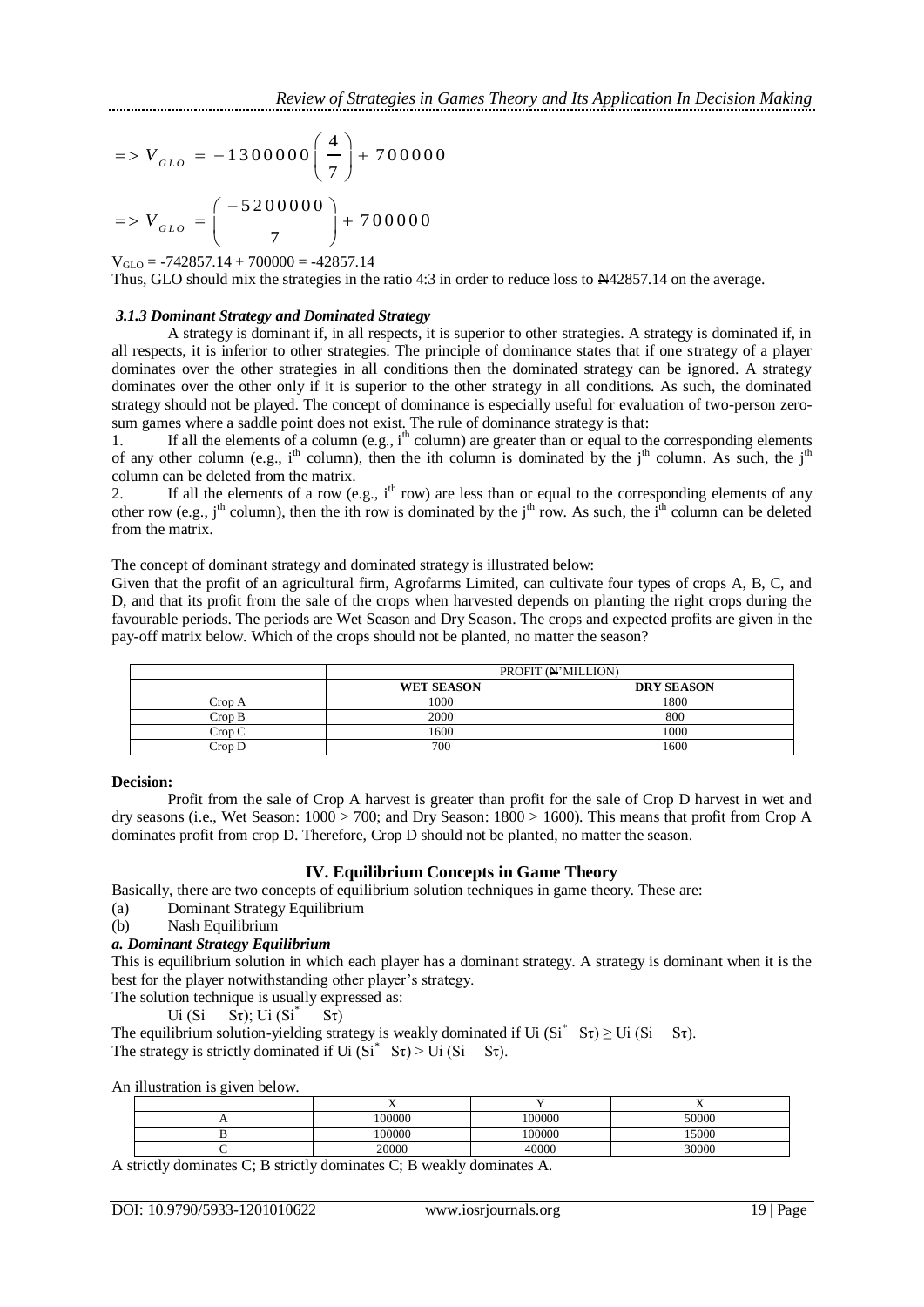Example

|          |                   | <b>Player 2</b>   |                   |  |  |  |
|----------|-------------------|-------------------|-------------------|--|--|--|
|          |                   | <b>Strategy 1</b> | <b>Strategy 1</b> |  |  |  |
|          | <b>Strategy 1</b> | 00<br>30          | 00<br>$-40$       |  |  |  |
| Player 1 | <b>Strategy 2</b> | 20<br>40          | 80<br>$-10$       |  |  |  |

Considering Player 1

Strategy 1: 30 00 Strategy 2: 20 -10 Strategy 1 strictly dominates Strategy 2. That is, if Ui  $(Si^* S\tau) > Ui$   $(Si S\tau)$ . Therefore, Strategy 2 will not be used by Player 1.

Considering Player 2

Strategy 1: 00 -40 Strategy 2:  $40 \t 80$ Strategy 2 strictly dominates Strategy 1.

That is, Ui  $(Si^* S\tau)$  > Ui  $(Si S\tau)$ . Therefore, Strategy 1 will not be used by Player 2.

## *b. Nash Equilibrium*

Nash Equilibrium is formally defined or expressed as:

$$
G = S_i \qquad \left\{ U_i \qquad \qquad \begin{array}{c} \text{if } \text{if } i = 1 \end{array} \right\}
$$

where G is Nash Equilibrium,  $S_i$  is strategy of player  $i$ , and  $Ui$  is utility player  $i$  in the cycle of the entire game ranging from 1 to n.

 $S^* = (Si^* \t Si) \in S$ 

That is  $S^*$  is a strategy associated with Nash Equilibrium; and it is contained in the strategies  $Si^*$  and Si. S is a composite of the strategies.

 $Si^*$  is Nash Equilibrium if and only if it augments Max Ui (Si St).

Nash equilibrium is especially helpful in two-person games where players have more than two strategies. As such, formal analysis may become too long. Therefore, there is an easy numerical way to identify Nash Equilibrium on a pay-off matrix. However, the method is not appropriate when mixed or stochastic strategies are of interest.

The rule to identify Nash Equilibrium is as follows:

If the first pay-off value in the cell of a matrix is the maximum of the column cells, and the second pay-off value is also the maximum of the row cells, then the cell represents a Nash Equilibrium.

Therefore, to determine Nash Equilibrium cells in a pay-off matrix, we proceed as follows:

Find the maximum value of a column cell and check if the second value in the cell (pair of values) is the maximum of the row. If these conditions are met, then the cell represents a Nash Equilibrium. Check all columns similarly throughout the entire pay-off table to find all Nash Equilibrium cells. An N by N matrix may have between 0 and N by N (pure strategy) Nash Equilibria.

An illustration of multiple Nash Equilibria is shown in the 3 by 3 game matrix below. Pay-Off Matrix

Pay-Off Matrix

|            | Strategy A |        | Strategy B |        | Strategy C |    |
|------------|------------|--------|------------|--------|------------|----|
| Strategy A | $00\,$     | $00\,$ | 25         | 40     |            | ΙU |
| Strategy B | 40         | 25     | $00\,$     | $00\,$ |            | IJ |
| Strategy C |            |        |            |        | 10         | 10 |

Using the rule, it is obvious that the Nash Equilibrium are  $(B, A)$ ,  $(A, B)$  and  $(C, C)$ .

For cell (B, A) 40 is the maximum of the first column and 25 is the maximum of the maximum of the second row.

For cell (A, B) 25 is the second column maximum 40 is the first row maximum.

For cell (C, C) 10 is the third column maximum and 10 is the third row maximum.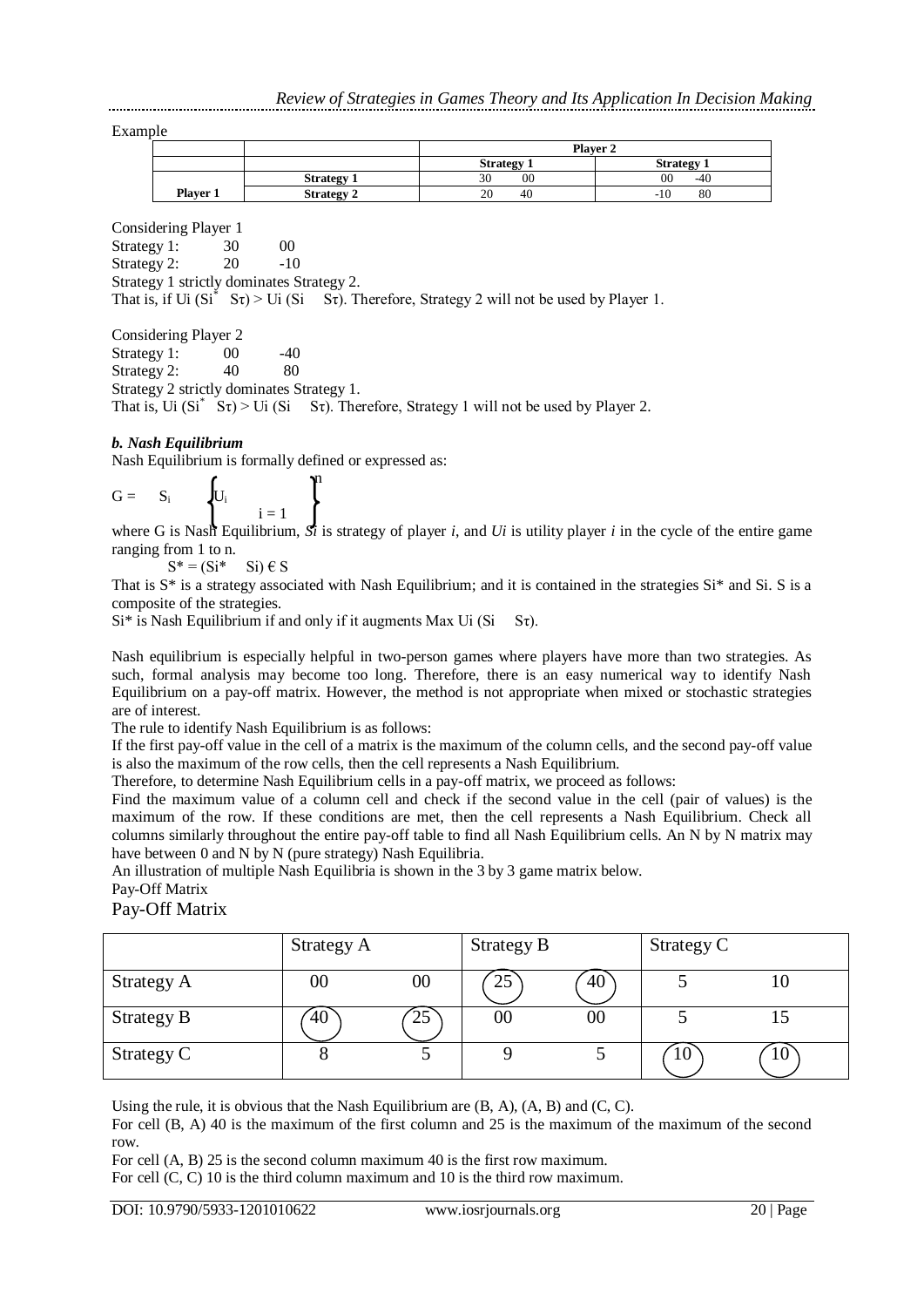For other cells, either one or both of the pairs in each cell are not the maximum of the corresponding columns and rows.

## *Stable and Unstable Nash Equilibrium*

The concept of stability is useful in the analysis of many kinds of equilibrium, can also be applied to Nash Equilibrium.

Nash equilibrium for a mixed strategy game is stable if an infinitesimal or little change in probabilities for one player leads to a situation whereby two conditions hold:

i. The player who did not change has no better strategy in the new circumstance;

ii. The player who did change is now playing with a strictly worse strategy.

If these conditions are both met, then a player with the little change in his mixed-strategy will return to the Nash Equilibrium. Thus, the equilibrium is said to be stable.

If condition one does not hold, then the equilibrium is unstable. If only condition holds, then there is likely to be an infinite number of optimal strategies for the player who changed his strategy. John Nash showed that the latter situation could not arise in a range of well-defined games.

Stability is crucial in practical applications of Nash Equilibria, since the mixed-strategies of each player is not perfectly known, but has to be inferred from statistical distribution of his actions in the game. In this case, unstable equilibria are very unlikely to arise in practice since any minute change in the proportion of each strategy seen will lead to a change in strategy and break down of the equilibrium.

## *Occurrence of Nash Equilibrium*

If a game has a unique Nash Equilibrium and is played among players under certain conditions, then the Nash Equilibrium strategy set will be adopted. Sufficient conditions to guarantee that Nash Equilibrium is played are:

i. The players will all do their utmost to maximise their expected pay-off as described by the game.

ii. The players are flawless in execution of their strategies.

iii. The players have sufficient intelligence to deduce the solution.

iv. There is common knowledge that all players meet these conditions, including this one. So not only must each player know that the other players meet the conditions, but also they must know that they all know that they meet them, and know that they know that they meet them, and so on.

## *Where the Conditions are Not Met*

Examples of game theory in which these conditions are not met:

i. Incorrect Description of the Quantities that A Player Wishers to Maximise:

The first condition is not met if the game does not correctly describe the quantities a player wishes to maximise. As such, there is no particular reason for that player to adopt an equilibrium strategy. For instance, the prisoner's dilemma is not dilemma if either player is happy to be jailed indefinitely.

ii. Intentional or Accidental Imperfection in Extension:

For example, a computer capable of flawless logical play facing a second flawless computer will result in equilibrium. Introduction of imperfection will lead to its its disruptions either through loss to the player who makes the mistake, or through negation of the 4<sup>th</sup> 'common knowledge' criterion leading to possible victory for the player. An example is a player suddenly putting a car into reverse in the game me of 'chicken-and-hawk', ensuring a no-loss no-win scenario.<br>iii. Complexity of the Game

Complexity of the Game

In many cases, the third condition is not met because, even though the equilibrium must exist, it is unknown due to the complexity of the game. An example is the Chinese chess. Or if known, it may not be known to all players, as when playing tic-tac-toe with a small child who does desperately want to win (meeting the other criteria).

iv. Players Wrongly Distorting Each other's Rationality

The 4<sup>th</sup> criterion of common knowledge may not be met. Even if all players do, in fact, players wrongly distorting each other's rationality may adopt counter-strategies to expected irrational play on their opponents' behalf. This is a major consideration in 'chicken' or an arms race game, for instance.

# *Where the Conditions are Met*

Due to the limited conditions in which Nash Equilibrium can actually be observed, they are rarely treated as a guide to day-to-day behaviour, or observed in practice in human negotiations. However, as a theoretical concept, in economics, and evolutionary biology, the Nash Equilibrium has explanatory power-off in economics is money, and in evolutionary biology gene transmission, both are the fundamental bottom line of survival. Researchers who apply games theory in these fields claim that agents failing to maximise these for whatever reason will be competed out of market or environment, which are ascribed the ability to test all strategies.